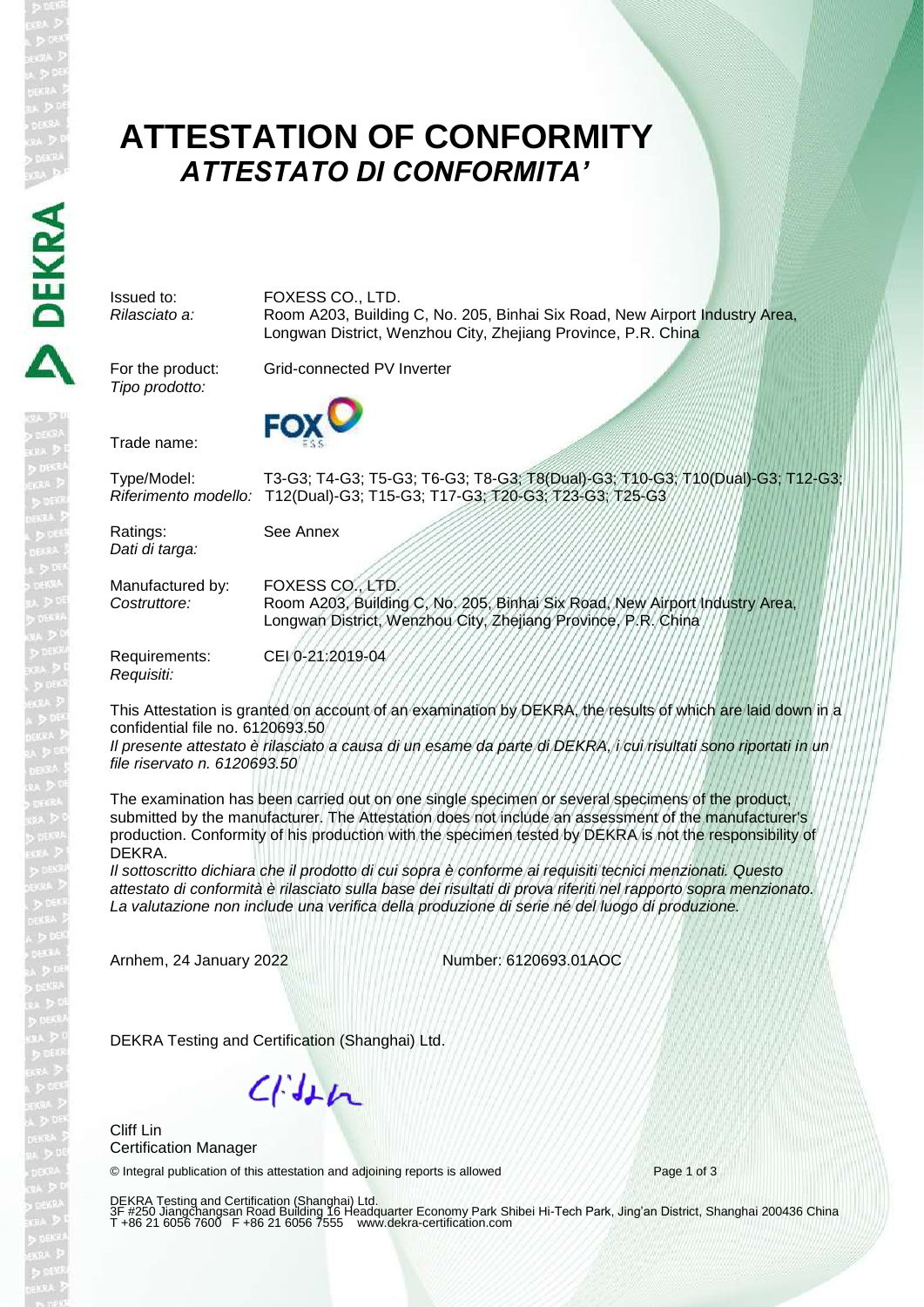

#### **Annex to 6120693.01AOC**

Ratings: *Dati di targa:*

Operating temperature range: - 25°C to + 60°C

Protective class: I

Ingress protection rating: IP65

Power factor range (adjustable): 0.8 leading…0.8 lagging

# T3-G3:

PV input: Max. 1100 Vdc, MPPT voltage range: 140-1000 Vdc, max 14 A /14 A, Isc PV: 18.2 A/18.2 A Output: 3/N/PE, 230/400 Vac, 50/60 Hz, rated apparent power 3000VA, max apparent power 3300 VA, rated 4.3 A, max 4.8 A

# T4-G3:

PV input: Max. 1100 Vdc, MPPT voltage range: 140-1000 Vdc, max 14 A /14 A, Isc PV: 18.2 A/18.2 A Output: 3/N/PE, 230/400 Vac, 50/60 Hz, rated apparent power 4000VA, max apparent power 4400 VA, rated 5.8 A, max 6.4 A

## T5-G3:

PV input: Max. 1100 Vdc, MPPT voltage range: 140-1000 Vdc, max 14 A /14 A, Isc PV: 18.2 A/18.2 A Output: 3/N/PE, 230/400 Vac, 50/60 Hz, rated apparent power 5000VA, max apparent power 5500 VA, rated 7.2 A, max 8.0 A

## T6-G3:

PV input: Max. 1100 Vdc, MPPT voltage range: 140-1000 Vdc, max 14 A /14 A, Isc PV: 18.2 A/18.2 A Output: 3/N/PE, 230/400 Vac, 50/60 Hz, rated apparent power 6000VA, max apparent power 6600 VA, rated 8.7 A, max 9.6 A

## T8-G3:

PV input: Max. 1100 Vdc, MPPT voltage range: 140-1000 Vdc, max 14 A /14 A, Isc PV: 18.2 A/18.2 A Output: 3/N/PE, 230/400 Vac, 50/60 Hz, rated apparent power 8000VA, max apparent power 8800 VA, rated 11.6 A, max 12.8 A

## T8(Dual)-G3:

PV input: Max. 1100 Vdc, MPPT voltage range: 140-1000 Vdc, max 28 A /28 A, Isc PV: 36.4 A/36.4 A Output: 3/N/PE, 230/400 Vac, 50/60 Hz, rated apparent power 8000VA, max apparent power 8800 VA, rated 11.6 A, max 12.8 A

## T10-G3:

PV input: Max. 1100 Vdc, MPPT voltage range: 140-1000 Vdc, max 14 A /14 A, Isc PV: 18.2 A/18.2 A Output: 3/N/PE, 230/400 Vac, 50/60 Hz, rated apparent power 10000VA, max apparent power 11000 VA, rated 14.5 A, max 15.9 A

## T10(Dual)-G3:

PV input: Max. 1100 Vdc, MPPT voltage range: 140-1000 Vdc, max 28 A /28 A, Isc PV: 36.4 A/36.4 A Output: 3/N/PE, 230/400 Vac, 50/60 Hz, rated apparent power 10000VA, max apparent power 11000 VA, rated 14.5 A, max 15.9 A

## T12-G3:

PV input: Max. 1100 Vdc, MPPT voltage range: 140-1000 Vdc, max 14 A /14 A, Isc PV: 18.2 A/18.2 A Output: 3/N/PE, 230/400 Vac, 50/60 Hz, rated apparent power 12000VA, max apparent power 13200 VA, rated 17.4 A, max 19.1 A